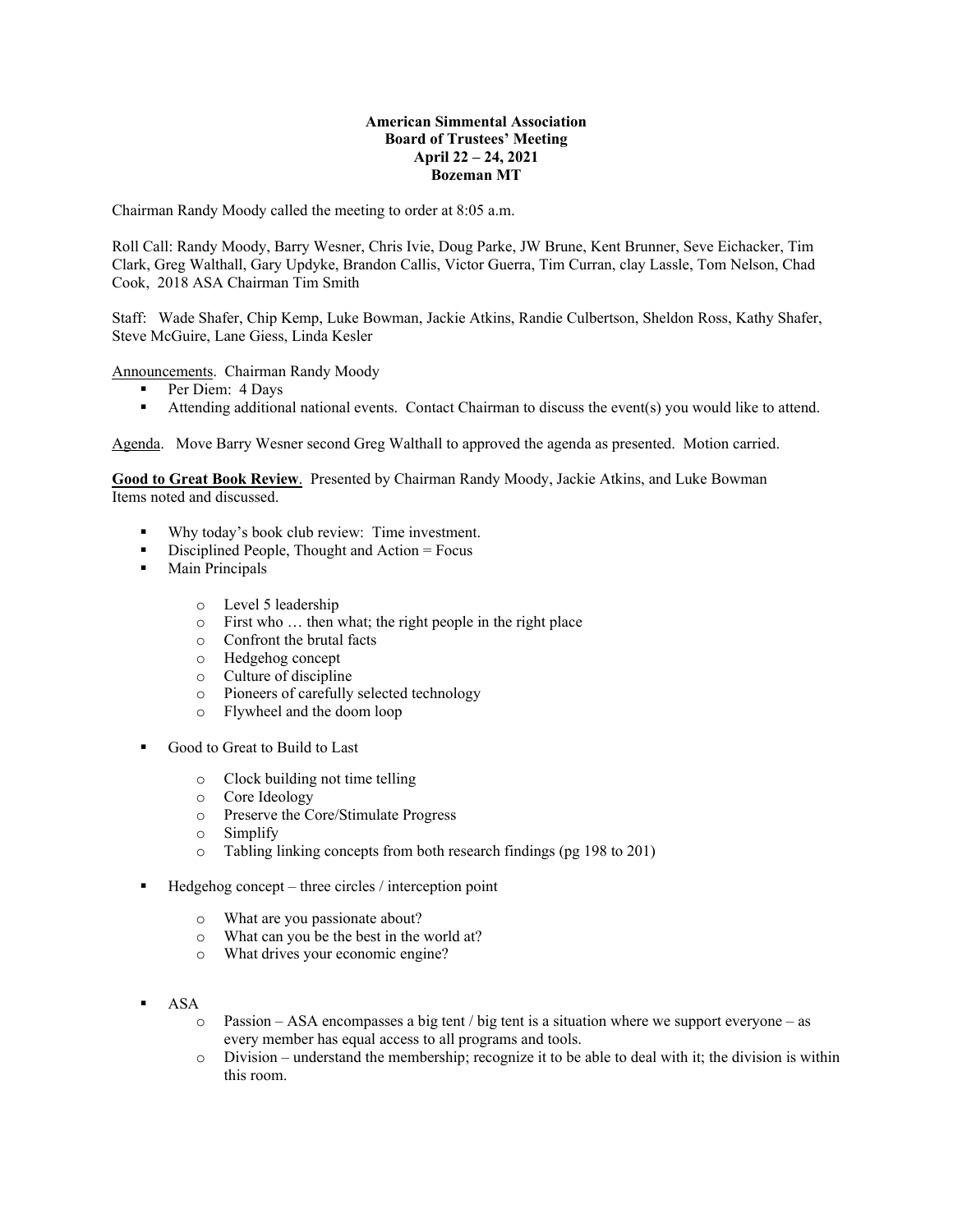# Page 2 April 22 – 24, 2021

- ASA (continues)
	- $\circ$  Mission is to build credible tools to provide to the membership. Pull through customer if the members' customers are successful, the member will be successful.
	- $\circ$  Hedgehog ASA's hedgehog is the mission statement; commercial cattleman is the link among all.
	- $\circ$  Perception do the members perceive that we take care of the members? Serving a diverse membership?
	- o Do-not-do list is as important as a to-do list.
	- o What is our product? Perception from our members what are the products ASA offers?
		- ASA provides ASA membership the tools and services to become successful.
		- It is beef .... membership to consumer.
		- ASA tools do members know how to use the tools and services that ASA provide?
		- ASA Service industry. Membership organization providing services to the membership. Choose to have each other – members, trustees and staff.
		- Maintain connection with the membership and what they want.
		- Vision/Mission statement unusual approach for a breed association;
	- o Collaboration of many Elected by the membership to represent the interests of each region; however, it must be done in the best interest of ASA's as a whole.
	- o Membership driven where it may need to be membership needs awareness; commitment to the mission statement and core policies.
	- o Action is taken from the outcome of strategic planning and committee research with the goal of staying within the lanes of the mission and core policies.
	- o ASA dedicates its times and resources to building up its members through their customers, the commercial industry. Provide tools to make better product.
	- o Membership and growth will come with providing services and value to breeders. Organic growth is more sustainable membership.
	- o Make sure everything supports ASA's hedgehog. ASA is product focused.
	- o Every aspect of the Simmental business is at the highest point it has ever been. Don't ignore the fact that modifications are always needed but staying true to the core is vital.
	- o Steve McGuire:
		- ASA is the science breed our dedication to science. In bad times, the dedication to science pulled us out of the bad times.
		- In 2000 API 100 / 2010 -average PB API 110 / today \$130 … breeders making selections have advanced. This part of the success.
		- Nutrition, marketing, pharmaceuticals we don't spend time on this. We focus on genetics; genetic identification. This is what we provide to our members. Our value added is the genetic identification and it takes a huge network to make this successful.

**Strategic Planning Session.** Lead by 2018 ASA Chairman, Tim Smith.

- Think long-term / identify what to work on.
- Strategic Planning understand why we do this.
- Review to stay focused on important issues.
- Policy Board everything goes to committee; policies come out of committees.
- **Mission Statement.**
- Collaboration is a core part of our existence. One of our core policies.
- ASA members' customers commercial, seedstock, other members; covers a broad area.
- **Core Policies Review**
- Strategic Planning history review.
- Charts developed identifying important issues and tasks for each committee and other entities.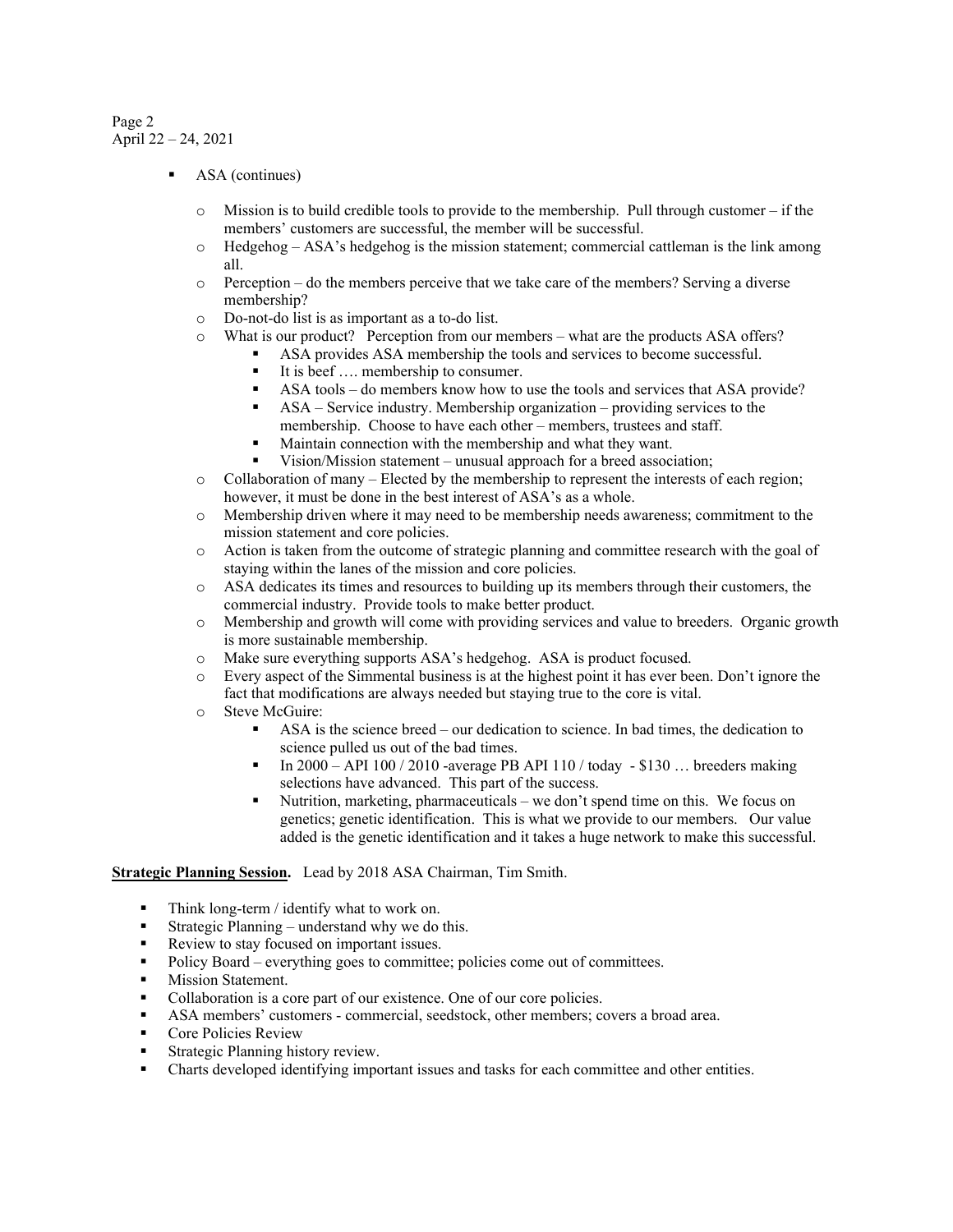Page 3 April 22 – 24, 2021

**Minutes**. Move Gary Updyke second Barry Wesner to approve the minutes of January 28-29, 2021 and March 15, 2021 as presented. Motion carried.

# **Financial Report**. Presented by Treasurer, Steve Eichacker

Items Discussed.

- March EOM Report.<br>• Budgeting starts the f
- Budgeting starts the first week June / Full Board meeting to approve the budget toward the end of June
- **ASA** Investment Philosophy

**Stats and Measures** presented by Sheldon Ross, Director Lead Developer and Systems Administrator

Recess until 8:00 am April 23, 2021

April 23, 2021. Reconvene at 8:00 am

Roll Call: Roll Call: Randy Moody, Barry Wesner, Chris Ivie, Doug Parke, JW Brune, Kent Brunner, Seve Eichacker, Tim Clark, Greg Walthall, Gary Updyke, Brandon Callis, Victor Guerra, Tim Curran, clay Lassle, Tom Nelson, Chad Cook, 2018 ASA Chairman, Tim Smith

Staff: Wade Shafer, Chip Kemp, Luke Bowman, Jackie Atkins, Randie Culbertson, Sheldon Ross, Kathy Shafer, Steve McGuire, Lane Giess, Linda Kesler

Morning committee meetings.

**Fall Focus Update**. Jackie Atkins, Director, Science and Education Operations

- August 27 31, 2021 Denver Colorado.
- Educational event Saturday, August 28 and honor Golden Book Award recipients and 2021 outgoing trustees; Fall Board Meeting August 29 – 31.

**Carcass Programs** – Lane Giess, Director, Commercial & Non-traditional Data Programs

- Hard effort to gather carcass records carcass merit program and carcass expansion program.
- **Carcass Merit Program Cooperators**
- **Carcass Merit Program Nominators**
- **Carcass Expansion Project**
- How do we ratchet this up?
- Pursue dairy data herds they are geared to data collection or build your own carcass merit program.

## **Committee Reports, Resolution and Directives.**

Activities and Events. Chairman, Steve Eichacker.

Resolution #1. To accept the application from the Iowa Simmental Association to host the 2023 National Classic at the Iowa State Fairgrounds, Des Moines, Iowa, July 7-14, 2023. Moved and seconded in committee.

Resolution #2. To accept the request from the Great Northern Livestock Exposition (Cheyenne, Wyoming) for the ASA to recognize their Simmental Show as a PTP Show for their November 2021 event. Moved and seconded in committee.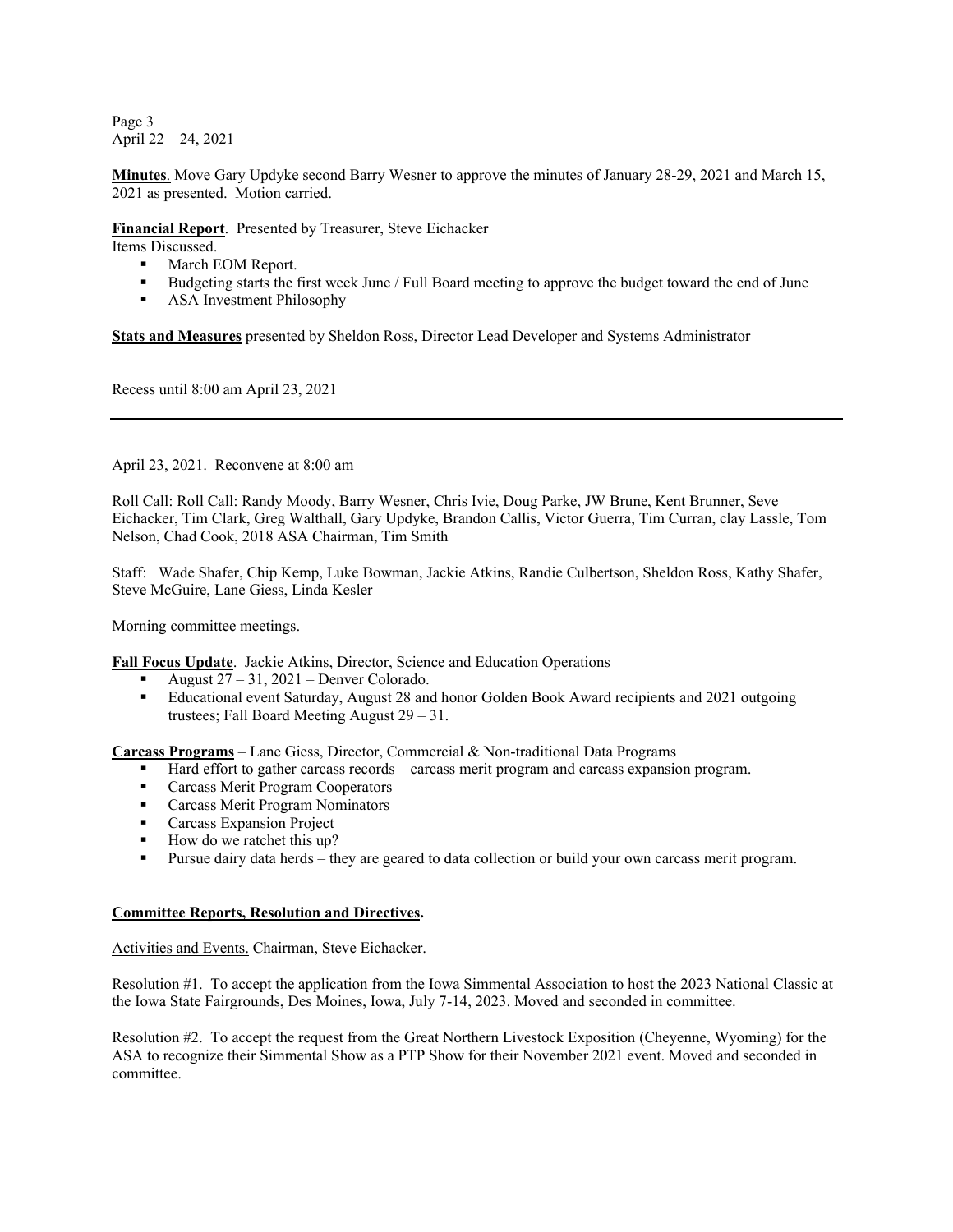Page 4 April 22 – 24, 2021

#### Activities and Events continue.

Resolution #3. To accept OKSSA's request for the Cattlemen's Congress to be a major PTP Show from 2022 forward. Moved and seconded in committee.

Resolution #4. To accept new priority nominations to the PTP Judges listed as presented: Tyler Cates, Andrew Foster, Cody Lowderman, Blake Nelson, Jake Franke, Barry Wesner, Deven Wilson, Ty Bayer, Donnie Robertson, Shane Bedwell, Brian DeFreese, Erick Gerdes, Brad Gohr, Doug Satree, Ryan Rash, Jack Ward, Cheramie Viator, Todd Herman, Andy VanAernam, Joe Rathman, Jirl Buck, Gordon Hodges, Matt Claweys, Joel Cowley, Matt Copeland, Jason Hoffman, Tim Fitzgerald, Josh Taylor, Tim Ishee, Chris Effling, Ryan Johnson, Dave Duello, Amanda Schnoor. Moved and seconded in committee.

Resolution #5. To accept the changes to the Purebred and Percentage PTP Show Spectators Programs, whereas the amendments are the additions of ASA Registrations numbers, MILK, REA, and BF EPDs minus the MWW & YG EPDs. Moved and seconded in committee.

Resolution #6. To adopt the same changes made to the Purebred and Percentage PTP Show Spectators programs, whereas the amendments are the additions of MILK, REA, and BF EPDs, minus MWW & YG EPDs, plus the addition of the ASA \$Value Indexes to both the Purebred and Percentage judges programs. Moved and seconded in committee.

Resolution #7. To accept the OKSSA's proposed PTP qualified judges lists for the 2022 Cattlemen's Congress as presented. Moved and seconded in committee.

- Pen Bull Show: Jason Hoffman, Brandon Callis, Jim Bloomberg
- Junior Show: Blake Nelson, Matt Copeland, Jack Ward
- Open Show: Shane Bedwell, Tyler Cates, Amanda Schnoor

## Breed Improvement.

Resolution #1: To amend the Calf Crop Genomics requirements to remove the 100% alive at weaning option. Instead, if the member is unable to send in DNA on 90%, but at least 80% of the birth group has a DNA test/sample, the member will be charged a fulfillment fee which is the difference between the cost of DNA tests submitted on the birth group and the cost of testing 90% of the birth group.

Points of Discussion:

- 1. This amendment has been approved by Neogen to meet the research project requirements.
- 2. The "100% alive at weaning" clause has been problematic to carry out as disposal codes can change.
- 3. If a member does not reach 90% of the birth group with a genomic test, they will not qualify for the rebates offered for phenotypic reporting.
- 4. The fulfillment fee is nonrefundable even in the event the member sends in samples on the same calf crop later.

Finance – no resolutions.

#### Policy and Procedures.

Resolution #1 – to accept the electronic certificate as presented to staff. Available only to the current owner of record. Moved and seconded in committee.

Points of Discussion.

- 1. Certificate would be available for no charge on Herdbook Services.
- 2. Has no effect on current paper certificates.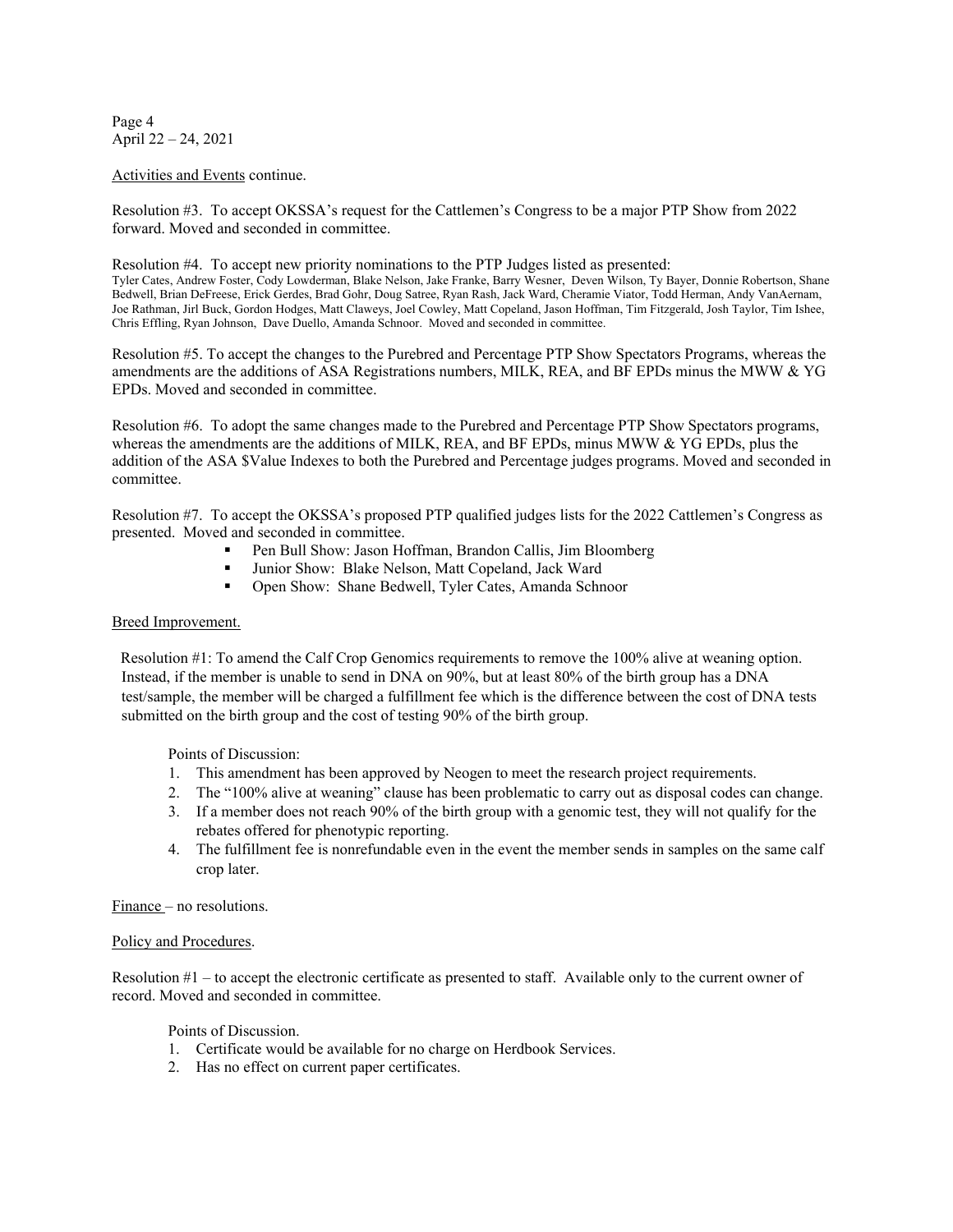Page 5 April 22 – 24, 2021

Simbrah – no resolutions.

## Executive Committee.

Resolution #1: Foundation/Merit Awards. To support the Executive Committee's decision. The Executive Committee approved the Foundation's request to increase the gold merit scholarship award to \$4,000 and increase the number of silver merit awards to 12 (at \$2,000). It is recommended that the Foundation have one year in reserve for merit awards. Moved and seconded in committee.

Resolution #2: Foundation/Notification-Reminder of Foundation merit Award Scholarships. To support the Executive Committee's decision. If a Foundation Gold or Silver Merit Award has not been claimed after three years, staff will contact the recipient to see if there are intentions to attend a post-secondary school. If they do not plan to attend a post-secondary school, staff will ask if they would release the scholarship by submitting a written statement. Moved and seconded in committee.

Points of Discussion:

- 1. Foundation Chairman and Staff Administrator's signatures will be on the notification.
- 2. This may release scholarships awarded earlier than the 5-year time period now in place.

Resolution #3. Approve the Annual Meeting and January Board Meeting to be held in Bozeman, Montana, January 18 through January 22, 2022. Moved and seconded in committee.

## Growth and Development.

Resolution #1: To reduce the female other breed registration fee to \$5.00 for fiscal year 2022. Moved and seconded in committee.

Resolution #2: Direct staff to move forward with 2021/2022 fiscal year contract with the Grant Company. Moved and seconded in committee.

Q&A Session between the Senior and Junior Board. The Senior Board met with the Junior Board electronically discussing a variety of items.

Recess until 7:00 am on August 24, 2021.

Reconvene at 7:17 am, August 24, 201.

Roll Call: Randy Moody, Barry Wesner, Chris Ivie, Doug Parke, JW Brune, Kent Brunner, Seve Eichacker, Tim Clark, Greg Walthall, Gary Updyke, Brandon Callis, Victor Guerra, Tim Curran, clay Lassle, Tom Nelson, Chad Cook, ASA 2018 Chairman Tim Smith

Staff: Wade Shafer, Chip Kemp, Luke Bowman, Jackie Atkins, Randie Culbertson, Sheldon Ross, Kathy Shafer, Steve McGuire, Lane Giess, Linda Kesler

Activities and Events

Resolution #1. Accept application from Iowa Simmental Association – National Classic 2023. Motion carried.

Resolution #2. Accept the request from the Great Northern Exposition to recognize their PTP Show as a PTP Show for 2022. Motion carried.